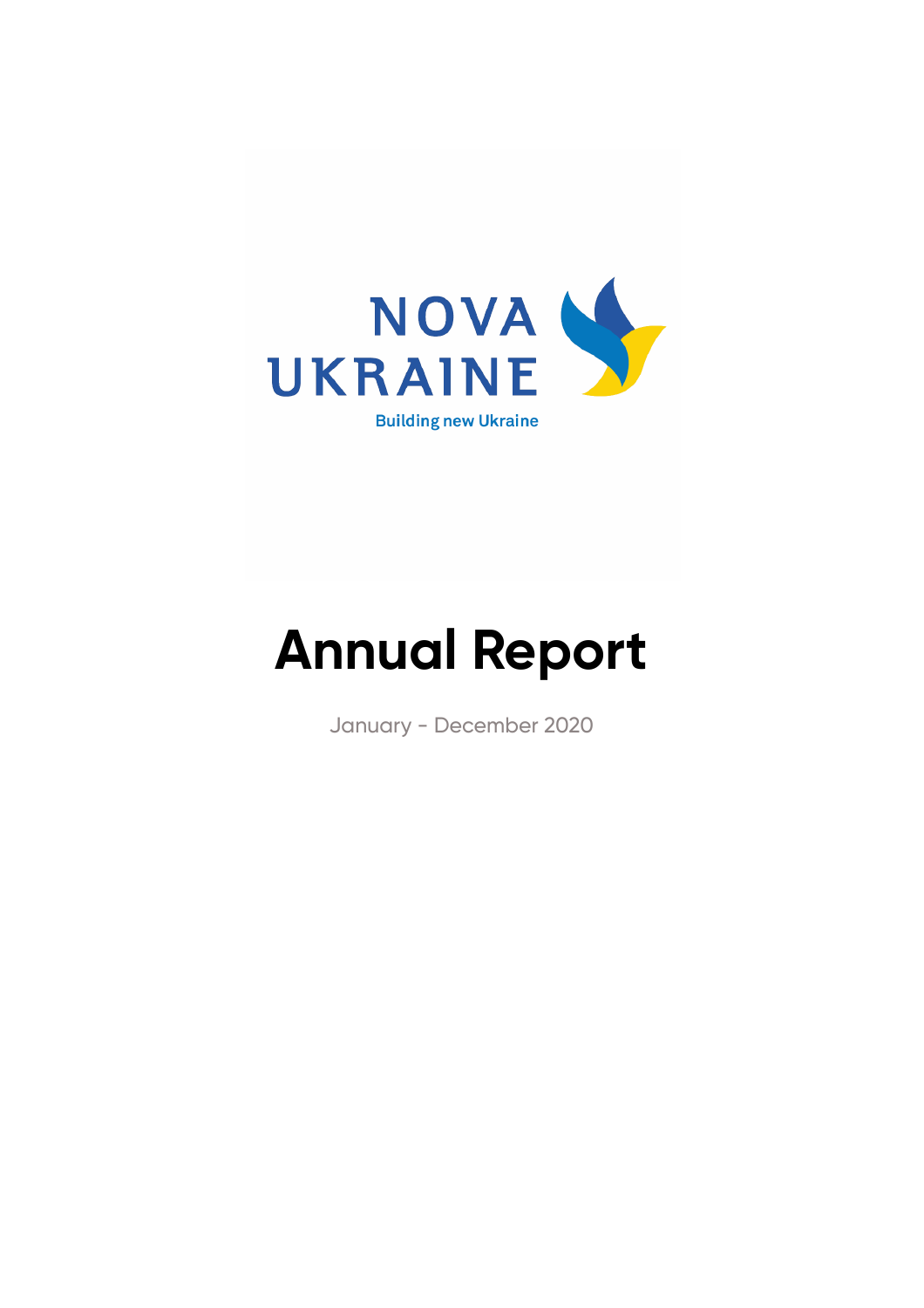



# **\$363,158**

Raised in donations and matching Grants

| Donation Platforms*                | \$213,849 |       | 5     |
|------------------------------------|-----------|-------|-------|
| <b>Facebook Fundraisers</b>        | \$101,050 | 27.8% | Donat |
| Individual Contributions           | \$26,205  |       |       |
| • Contributions from Organizations | \$17,000  |       |       |
| <b>Other Sources</b>               | \$5,054   |       |       |



| <b>Source</b>                            | <b>Amount raised</b> | % of total |
|------------------------------------------|----------------------|------------|
| <b>Benevity Fund</b><br>0                | \$155,621            | 42.85%     |
| <b>Facebook Fundraisers</b><br>$\bullet$ | \$101,050            | 27.83%     |
| <b>Bright Fund</b><br>$\bullet$          | \$32,226             | 8.87%      |
| <b>Individual Contributions</b>          | \$26,205             | 7.22%      |
| Snap Inc                                 | \$10,000             | 2.75%      |
| <b>UKOGF</b><br>$\bullet$                | \$7,713              | 2.12%      |
| <b>Schwab Charitable</b>                 | \$7,500              | 2.07%      |
| The Jewish Federation<br>0               | \$7,000              | 1.93%      |
| JP Morgan Chase<br>0                     | \$6,384              | 1.76%      |
| <b>Other Miscellaneous</b>               | \$4,035              | 1.11%      |
| Chevron                                  | \$2,400              | 0.66%      |
| <b>Wells Fargo</b><br>●                  | \$2,005              | 0.55%      |
| <b>Amazon Smile</b>                      | \$963                | 0.27%      |
| PayPal Giving Fund                       | \$56                 | 0.02%      |
| <b>Ticket sales</b>                      | \$0                  | 0.00%      |

\*Donations are made by generous individuals, sometimes with corporate matching, and are coming to Nova Ukraine through funds such as Benevity Fund.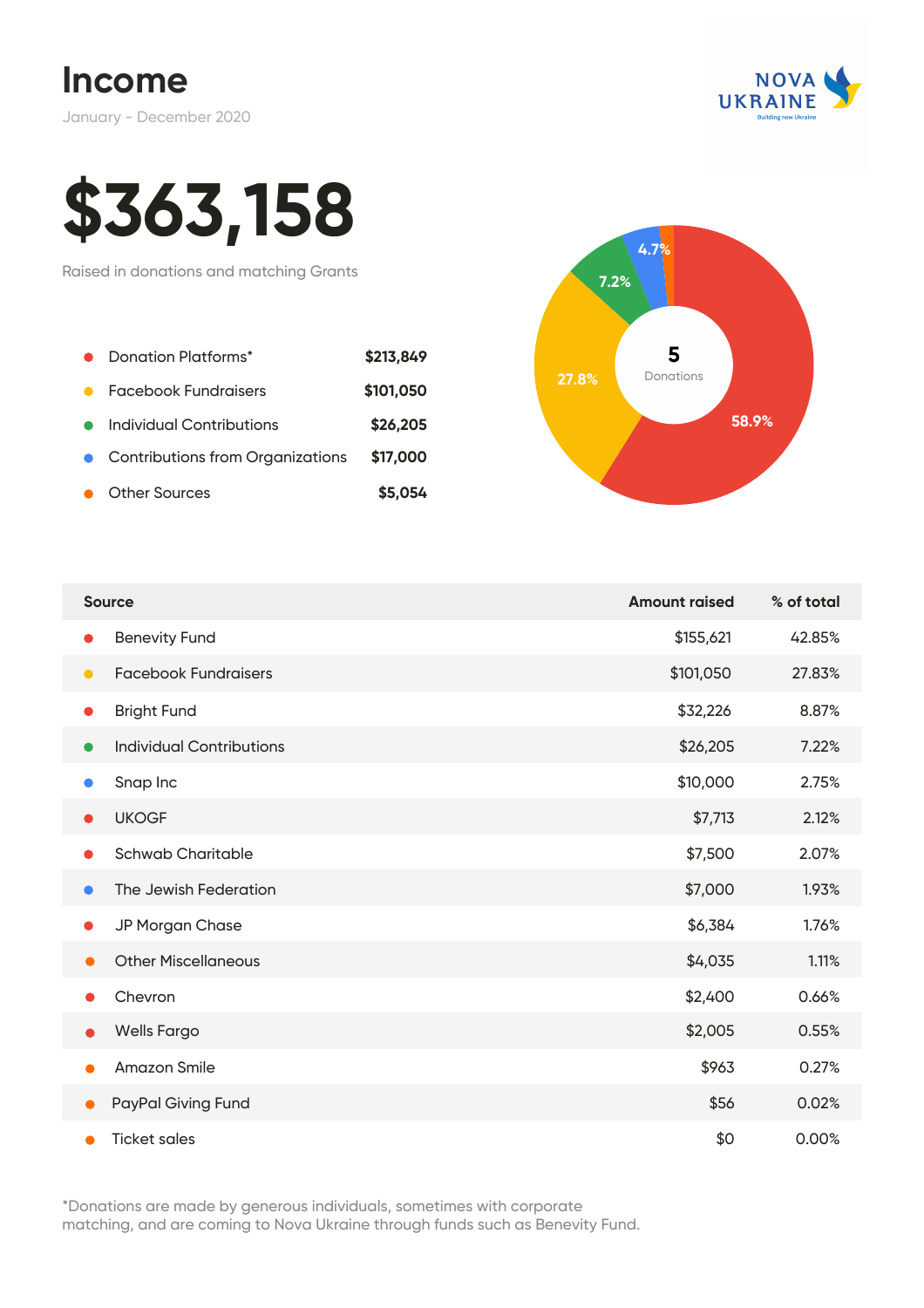



**32.7% 52.4%**

Humanitarian **\$175,721**

Covid Related **\$109,500**

Educational **\$34,428**

Cultural / Civil Society **\$15,675**

 $\bullet$ 

Grands **\$335,324** 

**4.7%**

**10.3%**





expenses for **Grants** 

events and fundraising



\*93.52% of raised in 2020. Remaining to be distributed in 2021 from 2020 - \$ 23,522

#### **All expenses for Grants**

| <b>Expense</b> |                                           | Amount    | % of total expenses |
|----------------|-------------------------------------------|-----------|---------------------|
|                | Heart-to-Heart                            | \$130,274 | 38.36%              |
| $\bullet$      | <b>Patients of Ukraine</b>                | \$92,000  | 27.09%              |
| 0              | <b>Helping Wounded Soldiers</b>           | \$16,227  | 4.78%               |
|                | Animal ID                                 | \$15,000  | 4.42%               |
| $\bullet$      | <b>Akhiezer Foundation</b>                | \$12,000  | 3.53%               |
| $\bullet$      | <b>Station Kharkiv</b>                    | \$10,000  | 2.94%               |
|                | Razom (COVID)                             | \$6,500   | 1.91%               |
| $\bullet$      | <b>Burning Man Ukrainian Art Projects</b> | \$6,287   | 1.85%               |
| $\bullet$      | Healthy Children (Ohmatdyt Lviv)          | \$6,000   | 1.77%               |
| $\bullet$      | <b>Global Youth Entrepreneurs</b>         | \$5,000   | 1.47%               |
| $\bullet$      | Philanthropic Marketplace (COVID, Kyiv)   | \$5,000   | 1.47%               |
| $\bullet$      | Prometheus                                | \$5,000   | 1.47%               |
|                | Poklykani (book translation)              | \$4,188   | 1.23%               |
| $\bullet$      | <b>Programming Books Translation</b>      | \$4,100   | 1.21%               |
|                | <b>Motley Racoons</b>                     | \$3,220   | 0.95%               |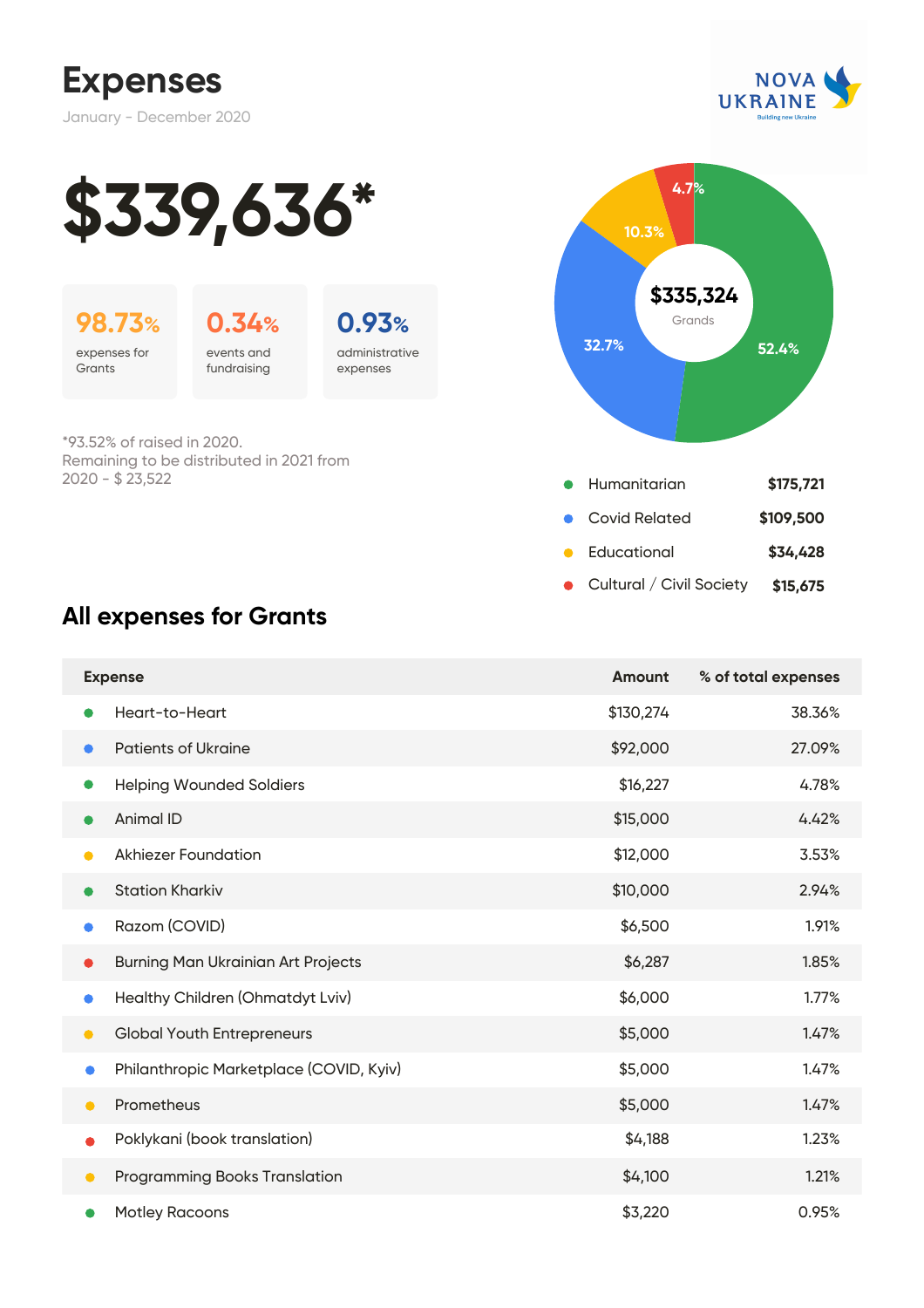### **Expenses**

January - December 2020



| <b>Expense</b>                           | <b>Amount raised</b> | % of total |
|------------------------------------------|----------------------|------------|
| Remember us<br>$\bullet$                 | \$3,000              | 0.88%      |
| Alumni fund Ukraine<br>$\bullet$         | \$2,000              | 0.59%      |
| <b>MATHletes</b><br>$\bullet$            | \$2,000              | 0.59%      |
| Algorithmic College in Lviv<br>$\bullet$ | \$1,878              | 0.55%      |
| <b>Travel Club</b><br>$\bullet$          | \$1,500              | 0.44%      |
| Pro. Svit and GoFundEd<br>$\bullet$      | \$1,250              | 0.37%      |
| Ukrainian Schools in the US<br>$\bullet$ | \$1,200              | 0.35%      |
| Ukrainian Frontiers<br>$\bullet$         | \$1,000              | 0.29%      |
| NU Movie Club (Kharkiv)<br>$\bullet$     | \$700                | 0.21%      |



#### **Administrative Expenses**

| <b>Expense</b>              | Amount  | % of total |
|-----------------------------|---------|------------|
| Merchants fee (PayPal etc.) | \$1,127 | 0.33%      |
| Sales Tax                   | \$946   | 0.28%      |
| Bank charges and fees       | \$638   | 0.19%      |
| Office supply and software  | \$206   | 0.06%      |
| Filling fees                | \$150   | 0.04%      |
| <b>Taxes and licensing</b>  | \$60    | 0.02%      |
| Postage and shipping        | \$39    | 0.01%      |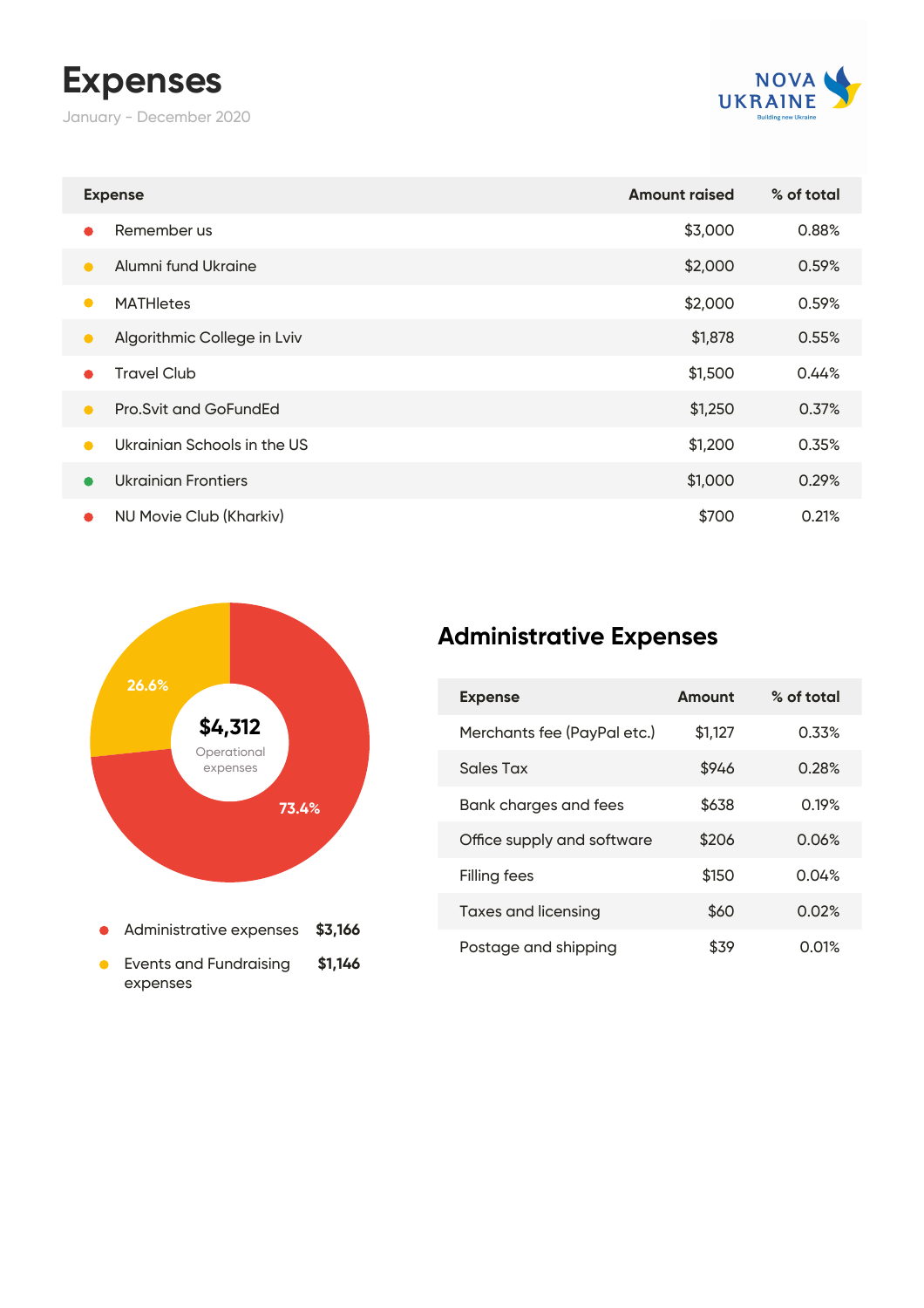





#### **Heart-to-Heart**

ongoing for 5 years

NU is helping most vulnerable children, adults and families in Ukraine with our humanitarian packages sent to Ukraine. In 2019 we sent approx. 22 tons of humanitarian aid/supply from SF Bay Area, and approx. 3 tons from LA.

#### **Ukrainian Frontiers**

ongoing for 2 years AC-center, Donbass region

NU covered New Year's presents for kids in 2019. ACcenter volunteers work in villages in "the grey zone", between the Ukrainian army and the separatists. Project started in 2017, after the town of Avdiivka was heavily shelled by Russian artillery. Volunteers visit villages year-round, most actively during holidays, entertain and give out gifts, bringing cheer and lifting the spirits to people living in very difficult conditions.

#### **Healthy children**

ongoing for 2 years Ohmatdyt, Lviv Regional Children's Hospital

In 2019, NU raised funds for bronchoscope optics a much needed equipment for thoracic pathology diagnostics. Doctors will be able to keep the Ukrainian children healthy and safe, and to provide the necessary treatment to more than 400 little patients every year. In the beginning of 2020 we helped purchase personal protective equipment for the healthcare workers to protect doctors from exposure to COVID-19.

#### **Motley Racoons Summer Children's Camp (Ukr. "Строкаті Єноти")**

ongoing for 2 years

NU helped the children of veterans with heavy injuries and of those killed in action to participate in the summer camp for free.

This camp was founded by veterans for children between 8 and 18 y.o. introducing them to sports, traveling, art and communication striving to raise active and patriotic Ukrainian youth. The camp offers discounts for families of veterans, servicemen and refugees.

#### **Station Kharkiv**

ongoing for 4 years Kharkiv

NU supported humanitarian-cases staff from the "Volunteers for volunteers" group, exhausted after several years of war.

#### **Helping Wounded Soldiers**

ongoing for 4 years

NU supported severely wounded Ukrainian veterans, most in wheelchairs, with personal medical supplies, which enables them to stay active, work and study. The Gratitude video produced by the soldiers is on the NU Web page.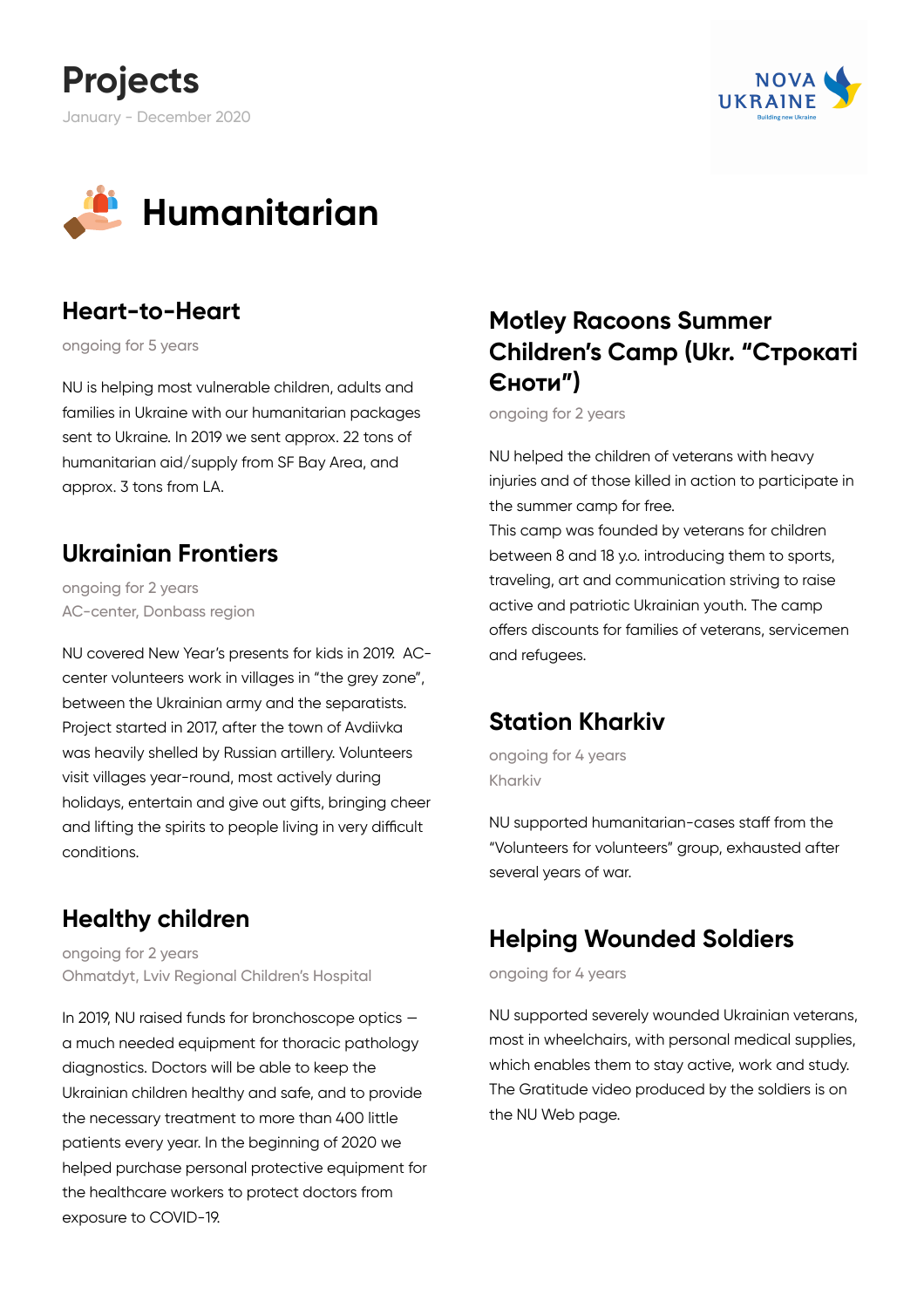





#### **Animal ID Project**

ongoing for 2 years

NU is helping to solve the stray animal problem in Ukraine - NU partnered with Animal ID group to develop strategies: estimate the quantity of stray dogs, protect them and find new homes. It was piloted in Lviv, with great results, and eventually will spread to 22 big cities in Ukraine, attracting over 1000 volunteers. This model can be easily adapted worldwide, all information is public and based on it, any municipal or private organization can develop their own plan.

#### **COVID-19 Response**

In the early months of 2020, Nova Ukraine team focused a lot of its energy to provide COVID related relief to Ukraine. At the start of the pandemic, our goal was to supply frontline doctors and hospitals with much needed personal protective equipment (PPE).

We partnered with many trusted partners: Patients of Ukraine, Razom, Station Kharkiv, Healthy Children, Kyiv Volunteer HQ (funded via Philanthropic Marketplace) to help us determine and distribute much needed aid. We also partnered with Ukrainians in Toronto to help us involve Ukrainian communities in Toronto and in Canada. Together we funded a total of 23,204 items of personal protective equipment in 17 regions of Ukraine.

#### This includes:

- 11,370 FFP2 and FFP3 Respirators;
- 2,409 Biohazard Suits;
- 1,800 Aprons;
- 3,300 masks;
- 1,000 Gloves;
- 600 Medica gowns;
- 25 goggles;
- 100 face shields;
- 600 medical caps;
- 2000 shoe covers

In August of 2020, we shifted focus on buying much needed oxygen concentrators for frontline hospitals of Ukraine. Together with Patients of Ukraine we bought and distributed 17 oxygen concentrators to hospitals across Ukraine that needed them the most.

As Ukraine was fighting a second wave of COVID in November of 2020, we partnered with Patients of Ukraine, and with a generous donation from Snap Ukraine funded a renovation at the Public Health Center in Kyiv – the leading state laboratory for virus testing that verifies the work of other labs across Ukraine. This helped to bring the lab into compliance with the WHO requirements for safety and increasing its throughout.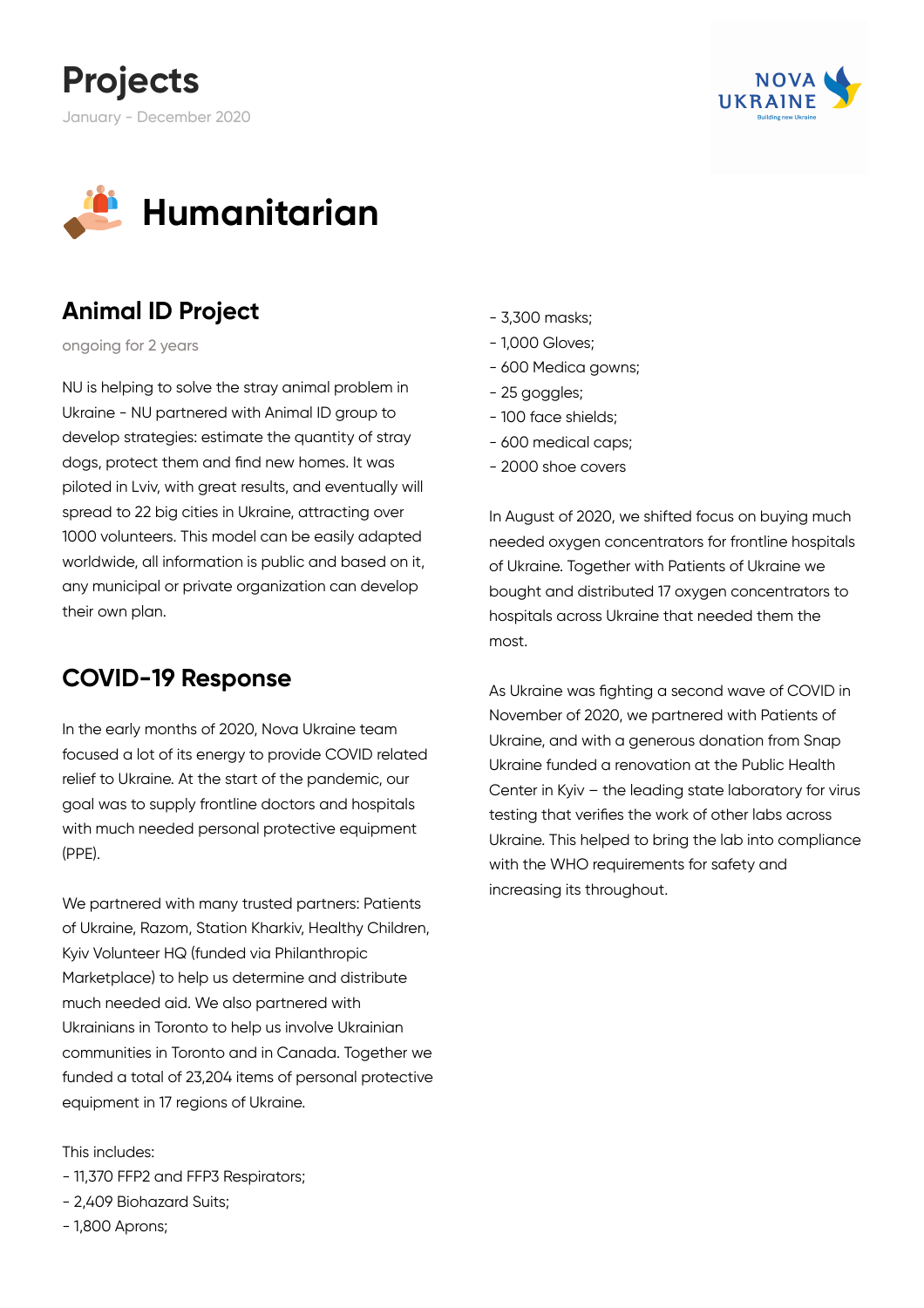





#### **Supporting Ukrainian writers and publishers**

ongoing for 3 years

NU introduced Ukrainian writers' work to English speaking readers. Young Ukrainian author Nazar Kazkar's book The Green Woodpecker was published and promoted outside of Ukraine. It is for children 4 - 8 y. o. and for everyone who loves magic and adventures. The book was illustrated by a talented artist Irina Lib.

#### **Programming Books Translation**

started in 2019

In 2020 NU sponsored the translation of two technical books: "Algorithms Unlocked" by Thomas H. Cormen and "Python Crash Course, 2nd Edition" by Eric Matthes into Ukrainian. Both are well known bestsellers and helped educate thousands of computer programmers around the world.

#### **Algorithmic College in Lviv**

started in 2019

NU decided to support a group of talented individuals who created an Algorithmic Programming College in Lviv and have been teaching high school and university students for free once a week for more than 10 years. We helped fundraise for the equipment needed to record the lectures and publish an advanced "Algorithms and Data Structures" video course in Ukrainian — free for

everyone. We believe that becoming a great engineer shouldn't be a privilege, it should be a chance that every kid has.

#### **Prometheus**

ongoing for 3 years

NU supported a translation of online MIT courses from English to Ukrainian for Ukrainian teachers, in a partnership with Prometheus (Ukrainian leading online education platform, with over 700 000 online students and over 90 online courses. In 2019, \$10,000 were raised and 3 courses were translated.

#### **Ukrainian National Math Olympiad Team (MATH-letes)**

ongoing for 3 years, Kyiv

NU supported school-age children by promoting events, covering travel and applications fees, supplying awards for Math Olympiads participants on International, National and Local levels. Kyiv Team had shown impressive results both in Team and Individual competitions. The Girls' Math Team in 2019 won Team's Gold for the 3rd time in 8-years, defeating Chinese, Russian, Canadian and many other excellent teams!

#### **Pro.Svit, Center for Innovative Education**

ongoing for 3 years

NU partnered with Pro.Svit – an educational organization promoting changes in teaching,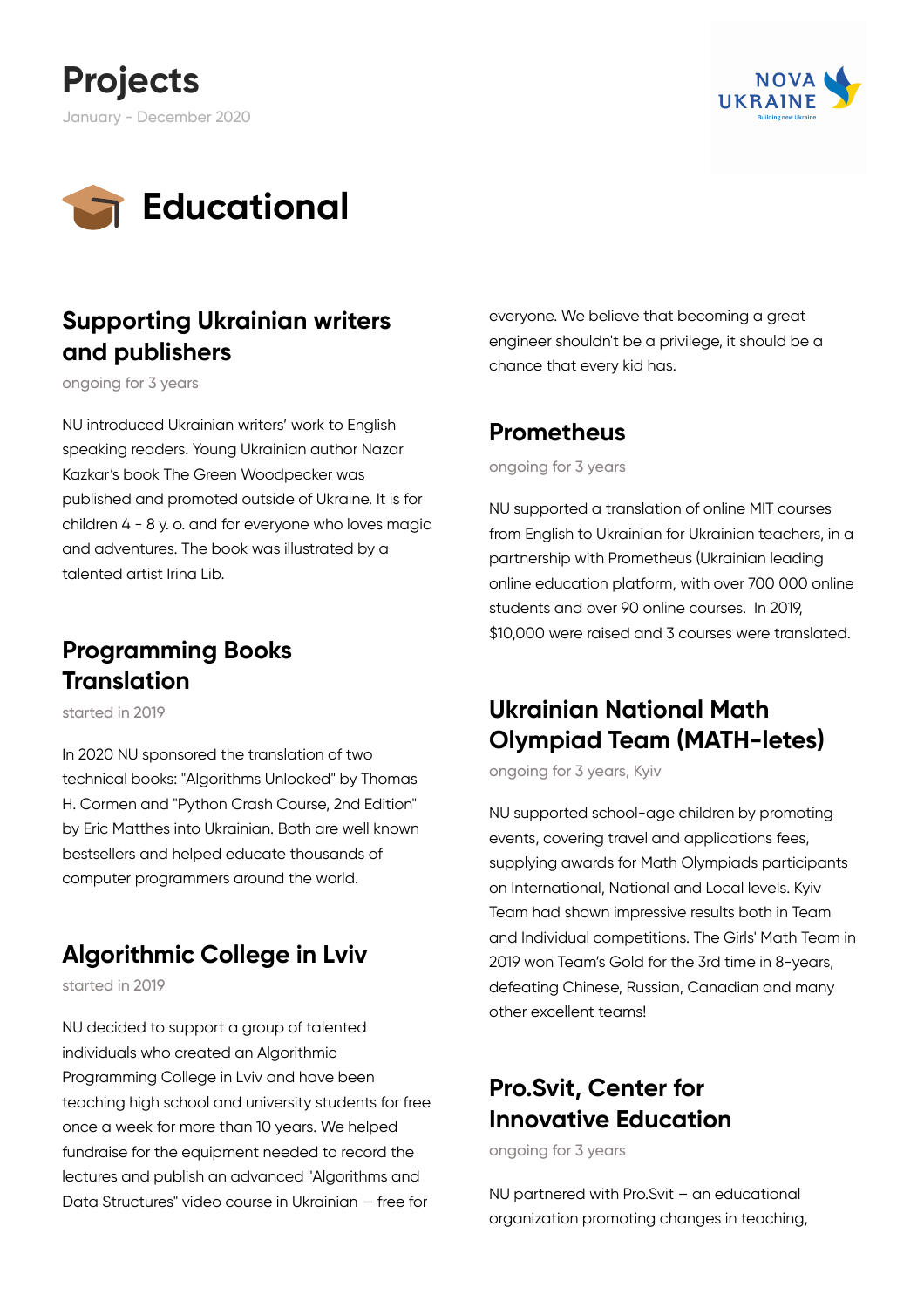





learning, and management through professional development of educators. The goals are: to create an alternative learning environment & team support with educational programs School 3.0 (Pro.Skills); to empower action-driven approach in schools thru crowdfunding platform; to form the network of proactive educators to spread the best schools' practices & support teachers in their growth and development (Annual Educational Forums).

#### **Akhiezer Foundation (Kharkiv)**

new project in 2019

NU supported prominent young mathematics students in Kharkiv. The Akhiezer Foundation was created by Prof. Michael Brin to commemorate outstanding Kharkiv mathematician Naum Akhiezer. It provides merit- and need-based scholarships, including travel grants for undergraduate and graduate students.

#### **Global Youth Entrepreneurs (GYE)**

NU supported Global Youth Entrepreneurs Trustees of Tomorrow (ToT) Exchange Program that engages youth across borders and engenders shared entrepreneurial spirit and cross-cultural affinity through collaboration. ToT is the first balanced exchange initiative to entrust participants with the power over programming. The program focuses on entrepreneurial partnerships of secondary school students in Ukraine and in the United States.

#### **Ukrainian Schools in the US**

Nova Ukraine partnered with the Consulate General of Ukraine in San Francisco to support 6 Ukrainian language learning schools on the West Coast of the United States. Each school received a \$200 grant for purchasing books and equipment.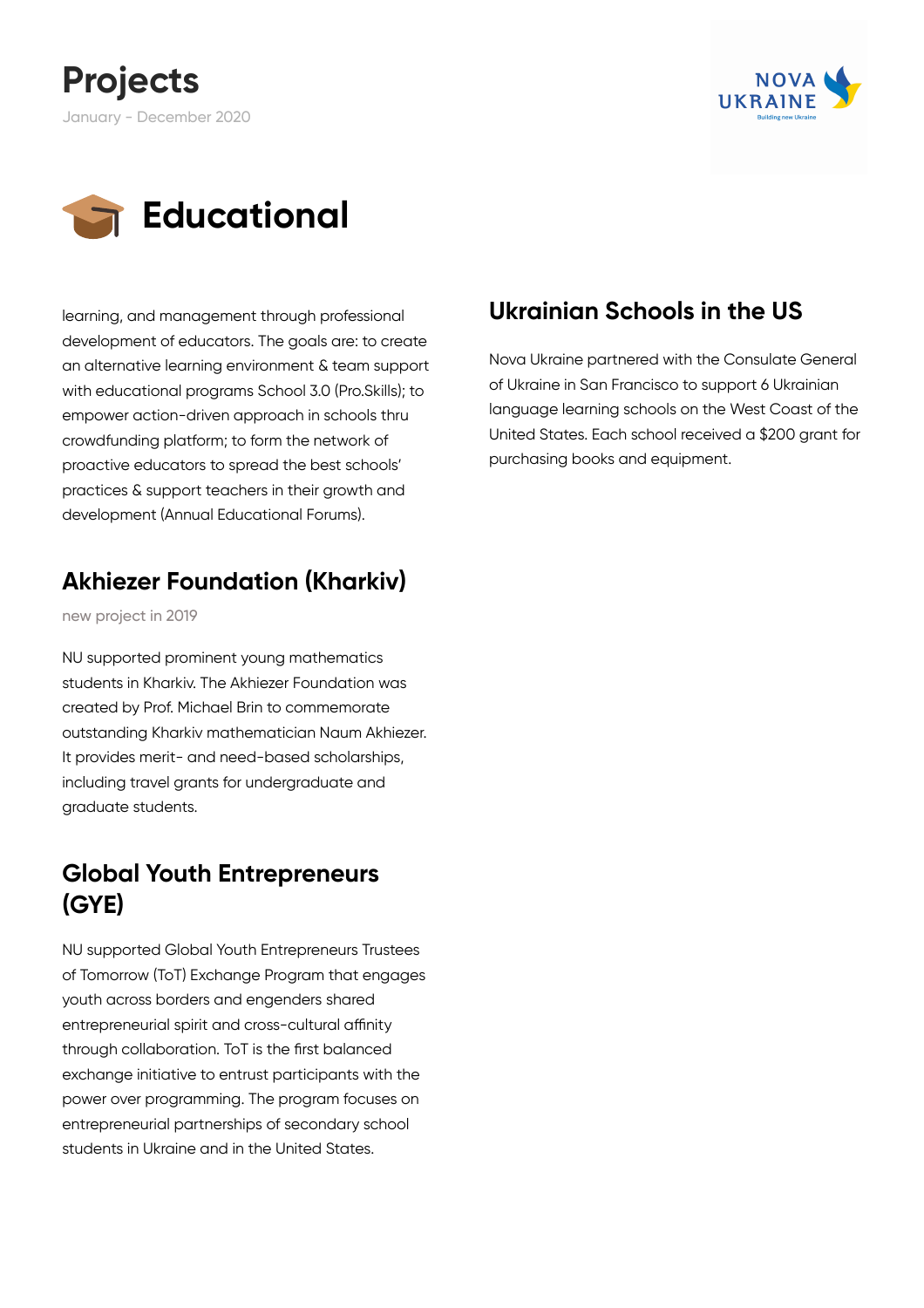





#### **Travel Club**

new in 2020

Nova Ukraine started a new initiative - a virtual travel club to share our team's deep passion for travel. We did multiple virtual tours of their favorite landmarks in San Francisco, Kyiv, Vancouver and Victoria (Canada). These tours took our listeners to far-away lands where they walked the paths of indigenous people, explorers, adventurers and pioneers, gold miners and first settlers. The full list of events can be found on Facebook by following this link.

#### **Movie Club "Nova Ukraine"**

ongoing for 3 years, Kharkiv

Weekly lectures and movie watching in the open air in the center of Kharkiv. Club educates the community on Ukrainian history, philosophy, culture, by meeting prominent writers, journalists, movie directors, actors, artists, etc.

#### **ArtMisto**

ongoing for 2 years Art installations at the Burning Man International Festival

NU supported a group of Ukrainian artists from Seattle and Ukraine with their art installation "Catharsis" at Burning Man-2019. 12 volunteers (11 originally from Ukraine and 1 is American) built an 11'H x 16'W sculpture. Marina Malyarenko painted the butterfly in Petrykivka style. A movie was recorded about the journey from the birth of the idea all the way to the desert.

#### **Poklykani (book translation)**

The book "Poklykani" tells the story of the underground operation developed by a network of monks of the Ukrainian Greek-Catholic Church to hide and save many Jewish people including children during Holocaust. Not much of this information is available in English — this inspired a project to translate and publish the book in English. NU supported the translation project.

#### **Ukrainian Emerging Leaders**

ongoing for 3 years

Promoting and supporting the Ukrainian Emerging Leaders Program at Stanford. In 2020, Stanford was not hosting a new cohort of Ukranian Leaders due to the pandemic.

#### **Annual Holiday Party**

The event was cancelled in 2020 due to the pandemic.